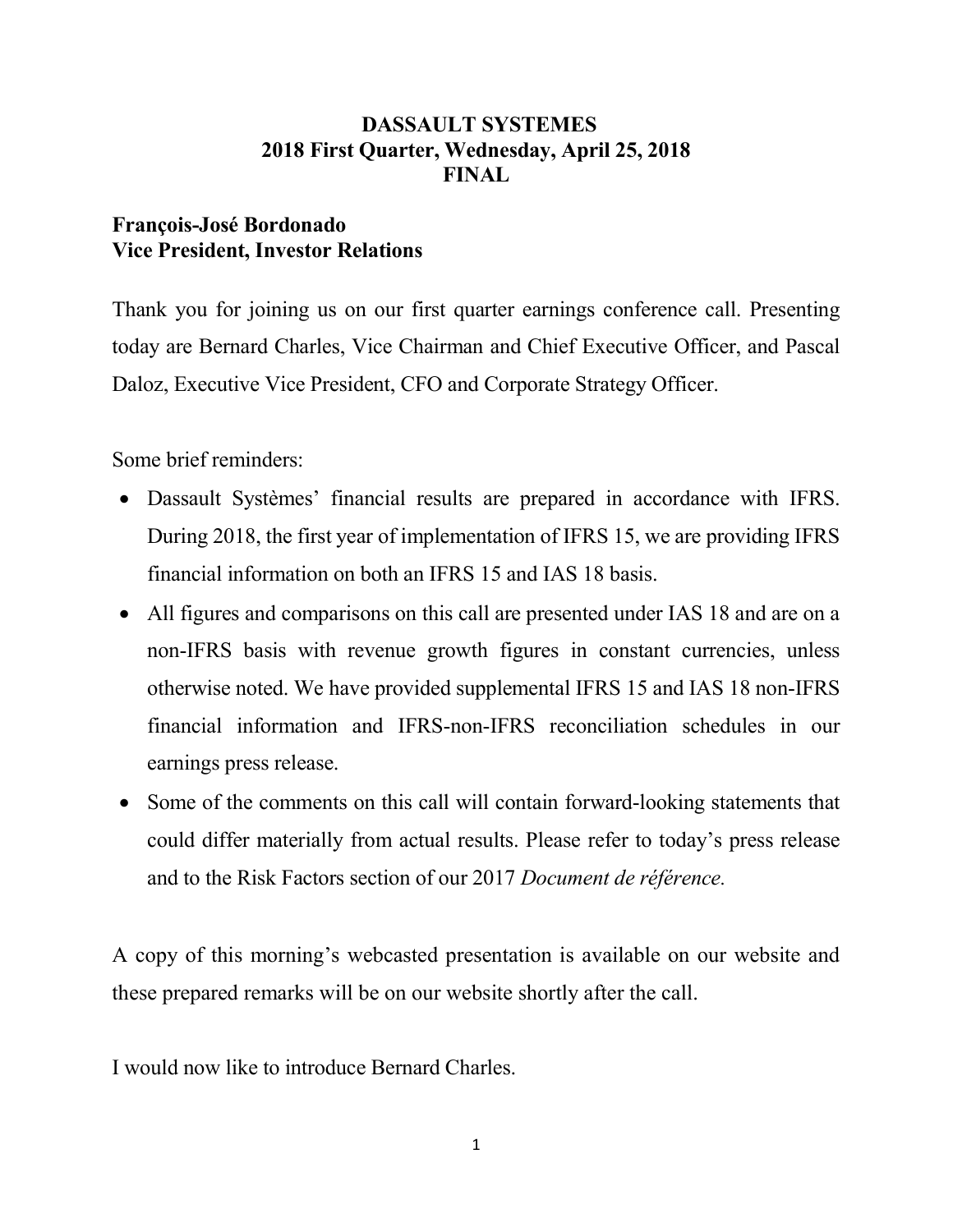### Bernard Charles Vice Chairman and Chief Executive Officer

Good morning and good afternoon.

# DELIVERING BROAD-BASED GROWTH WITH 3DEXPERIENCE SOFTWARE UP STRONGLY

We delivered a very good start to the year on broad-based growth with 3DEXPERIENCE software up strongly. The first quarter performance and activity demonstrated the improving breadth and balance of our growth.

- Our strong software revenue, licenses software and earnings per share results were well aligned with our outlook and well support our 2018 financial objectives.
- We benefited from licenses revenue up 14% in total and acceleration in 3DEXPERIENCE licenses revenue which increased over 50%, both figures in constant currencies.
- All three sales channels, all major brands and 9 of our 12 geos contributed to the performance in a significant manner.

The first quarter also well illustrated our social industry experience strategy at work. Social is evident in the increasing Cloud adoption and the introduction of 3DEXPERIENCE for the SOLIDWORKS community. The wins we will discuss are illustrating how we are game-changers, driving customer-centric innovation – whether our clients' customers are consumers, citizens or even patients.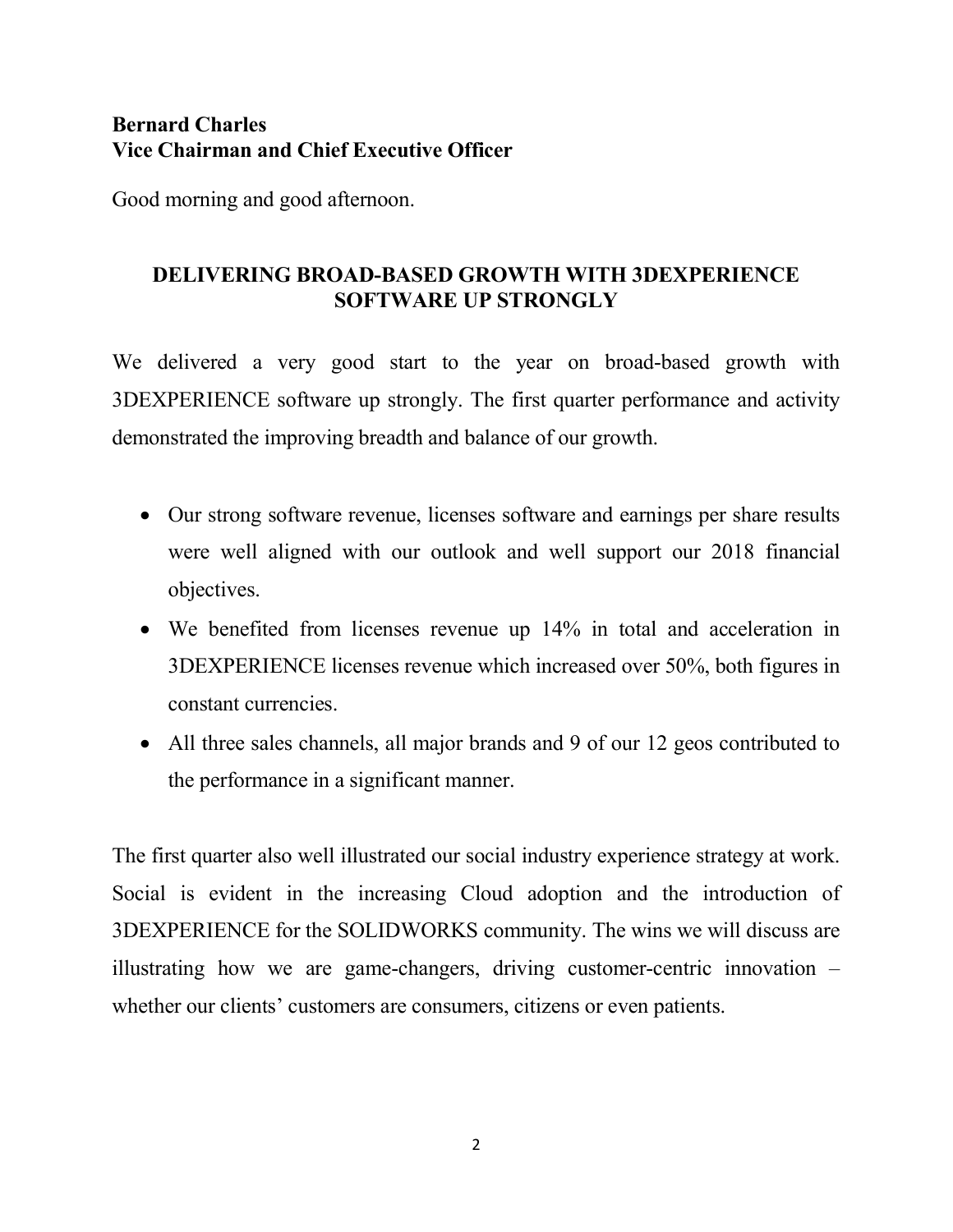Finally, based upon our first quarter achievements and outlook for the year, we are reconfirming our financial objectives with a licenses revenue target of 8% to 10% at constant currency.

### INDUSTRY REFERENCES AND INDUSTRY SHAKERS

The 3DEXPERIENCE platform and industry solution experiences are bringing strong value to industry leaders, who are serving as references as they lead transformations in their sectors, and to industry shakers, who are changing the game and looking to scale rapidly.

And together they are triggering a major evolution.

### THE INDUSTRY RENAISSANCE

You can see this all around you and all around the world – we are experiencing a truly global Industry Renaissance, bringing new ways, real and virtual, of inventing, learning, producing and trading, triggered by the transformations industry leaders are undertaking and the impact of newcomers to different industries. The leading businesses of the future will be those that empower the workforce of the future and their value networks with knowledge and know-how to deliver new categories of sustainable solutions.

From our perspective, Industry 4.0 is yesterday's way of thinking, 'with people applying new technology to old ways of working together'. That is not enough. And digitalization is not enough either, it can be a catalyst but it needs more. Tomorrow is about the makers and innovators, basically the ecosystem, about inventing new things and changing the way you do things in order to innovate with the end-customer or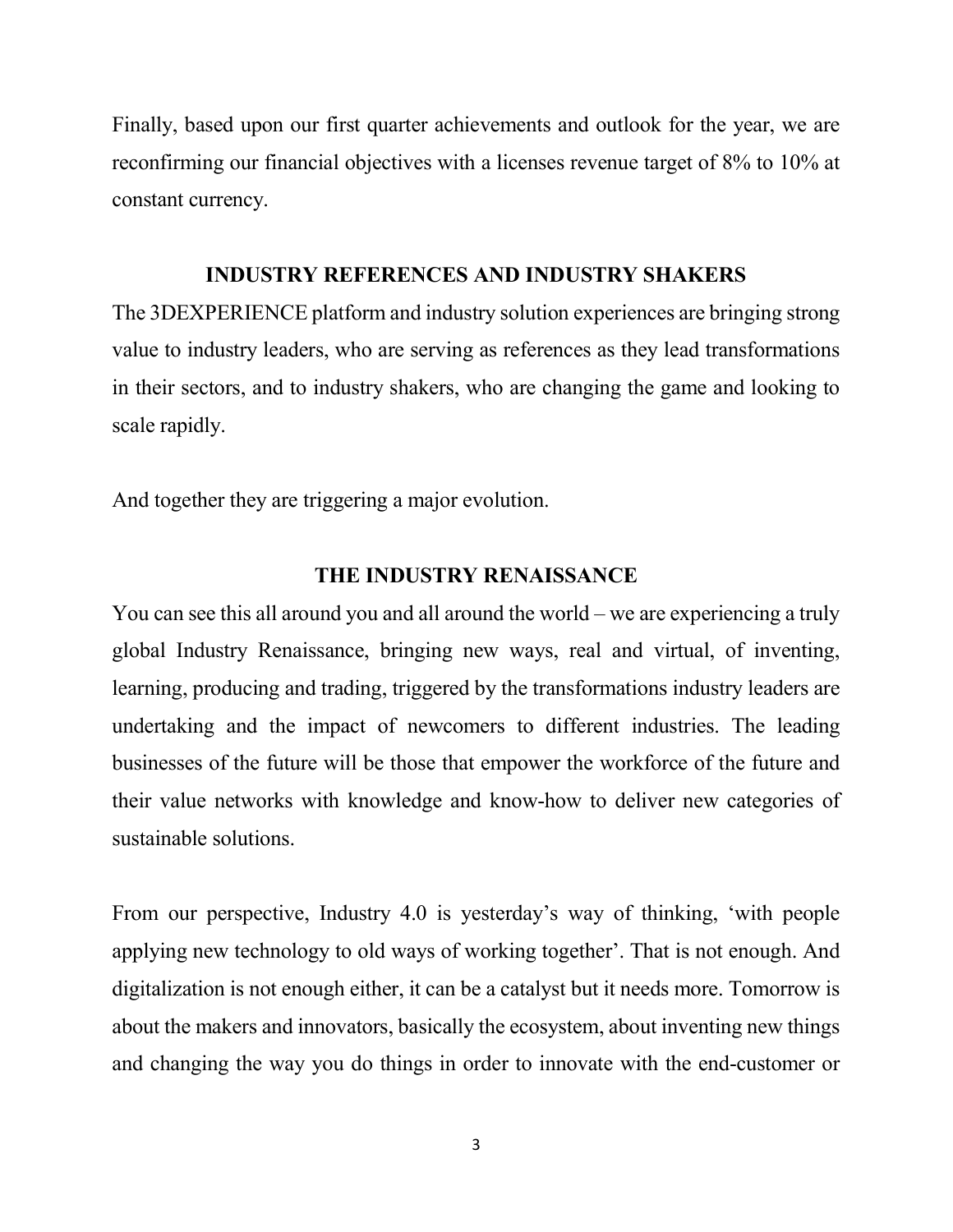consumer in mind, leading also to the creation of new services and new content that industries can offer to their clients.

# DASSAULT SYSTÈMES, CATALYST AND ENABLER OF THIS TRANSFORMATION

Our 3DEXPERIENCE platform functions truly as an operating system POWERING OUR INDUSTRY SOLUTIONS EXPERIENCES WITH OUR BRAND APPLICATIONS and as a business model, thanks to the MARKETPLACE services. Digital experience platforms are the infrastructures of the 21st century: they have transformed retail, transportation and hospitality services - the industrial world is next.

The 3DEXPERIENCE Marketplace positions Dassault Systèmes as a catalyst and enabler of this transformation by connecting buyers and sellers of design and manufacturing content and services worldwide. Among the first services of the 3DEXPERIENCE Marketplace, which we opened in January, is 3D printing services enabling any buyer, someone who wants to produce a 3D part, to find a seller, someone who is going to produce that 3D part. So we are becoming part of the transaction, bringing together the buyer and the seller, hence the term marketplace.

#### 3DEXPERIENCE PERFORMANCE

The sharp increase in 3DEXPERIENCE licenses revenue in the first quarter proves that our 3DEXPERIENCE platform - thanks to the comprehensiveness of our offer coupled with the POWER'BY approach - opens up entirely new market opportunities. The platform brings unparalleled added value for customers in terms of leadership as well as innovation.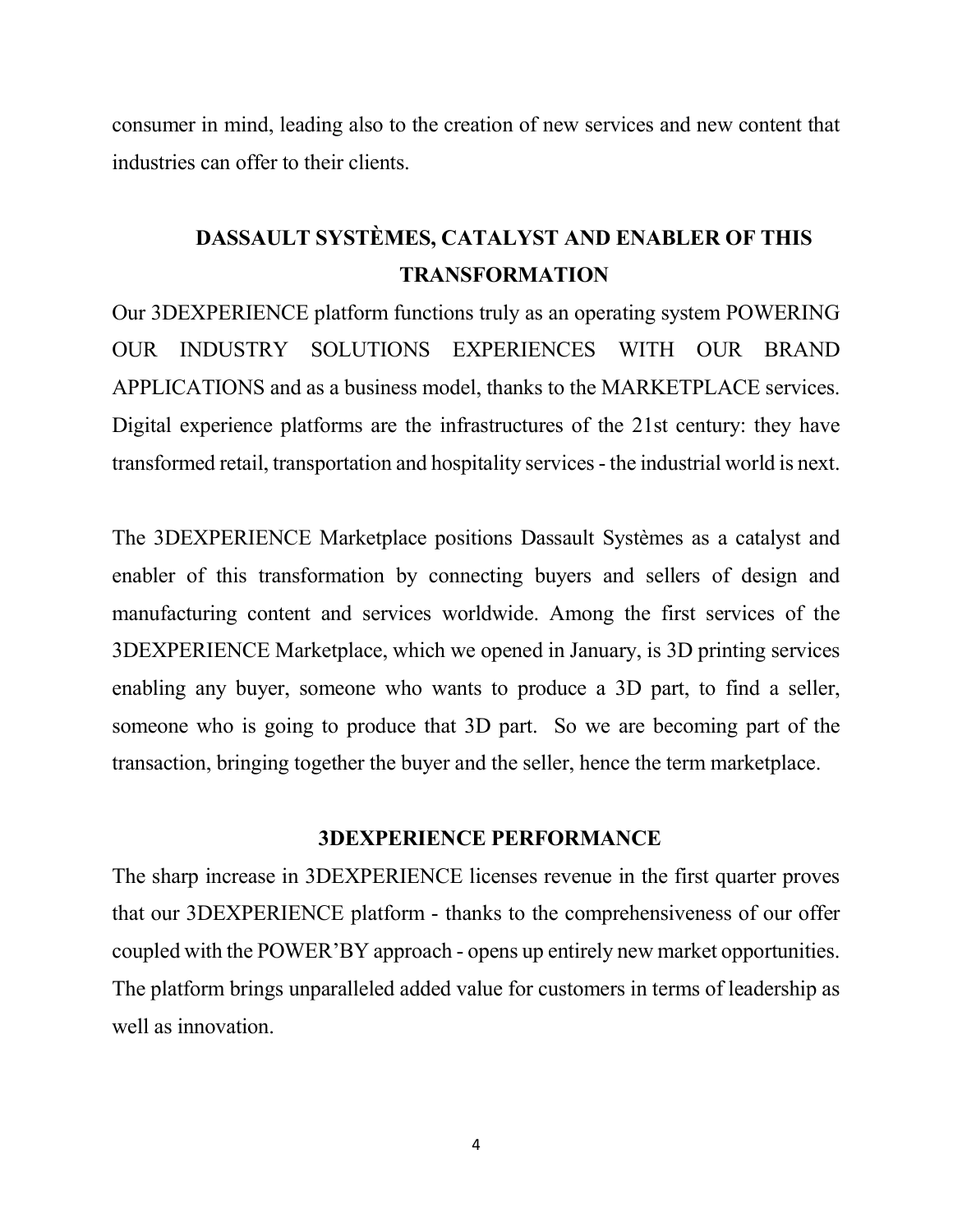The 3EXPERIENCE Platform's unique values brought to clients is driving growth, increasing contribution and cloud adoption.

- During the first quarter 3DEXPERIENCE licenses revenue increased 53% in constant currencies.
- From a mix perspective, it contributed 34%, a nine-point increase over the yearago timeframe. Go Lives are continuing with existing 3DEXPERIENCE customers extending their usage and new 3DEXPERIENCE investments are commencing with large customers, including adoption of the 3DEXPERIENCE POWER'BY offer by customers in Transportation & Mobility and Aerospace & Defense.
- Formally introduced earlier this year, POWER'BY will enable all customers to benefit from the 3DEXPERIENCE platform's value immediately without any need for migration of legacy data. There are three levels: to enable social collaboration; to leverage hybrid data for product configuration and bill of materials; or to use the full capabilities of the 3DEXPERIENCE platform.

### 3DEXPERIENCE CLOUD OFFER

- We also saw our 3DEXPERIENCE cloud activity grow substantially year over year. Our Cloud offer represents for large and small companies, the possibility to reduce to zero the distance to their own clients.
- For the SOLIDWORKS users' community it represents the opportunity to benefit from a wide range of Cloud services, from 3DEXPERIENCE PLM services, to Marketplace, or to SOLIDWORKS xDesign, a browser-based solution.
- Kärcher, the world's leading supplier of cleaning technology, has adopted the 3DEXPERIENCE platform on the Cloud to digitally transform its existing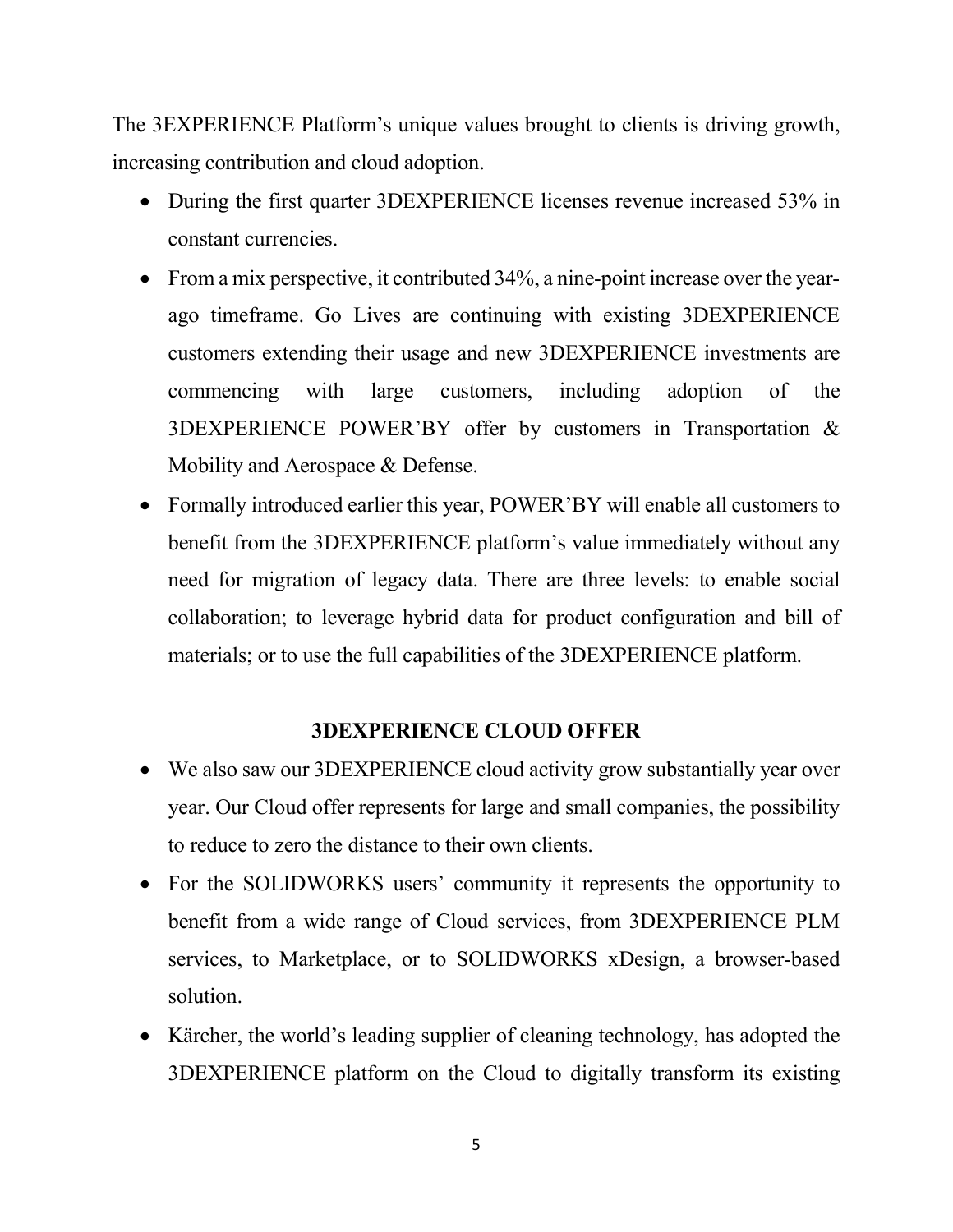processes worldwide and be first to market with efficient, resource-conserving cleaning systems, products and services. Kärcher is a member of the German Mittelstand, comprised of Germany's midsized companies, who are world leaders in their market segments.

• In Transportation & Mobility, EVELOZCITY, a new electric vehicle start-up in the United States focused on urban mobility, has adopted 3DEXPERIENCE on the Cloud with CATIA, SIMULIA and ENOVIA solutions.

#### AEROSPACE & DEFENSE INDUSTRY

Moving to other new business in the quarter, Lufthansa Cargo, among the world's leading air freight carriers, offering tailored logistics solutions for a wide range of challenging freight consignments, has selected QUINTIQ to balance costs and service levels for optimal customer satisfaction.

More broadly, QUINTIQ provides solutions to complex planning puzzles that all airlines face every hour of the day. It is able to capture and respect unique constraints, such as contract-specific requirements, labor regulations, and resource availability as well as capabilities. Airline companies can define their efficiency, customer service and profitability targets and QUINTIQ gives the tools and the feedback needed to plan according to those targets, and also gives to planning departments the flexibility to handle last-minute schedule changes.

#### BIO-PHARMACEUTICAL – WITHIN LIFE SCIENCES INDUSTRY

Finally, just a few words on our Life Sciences business. In Bio-Pharma, companies are shifting towards patient-centric innovation in order to create more personalized and effective medicine. Manufacturing and quality control of biologics are much more complex and challenging than chemical compounds triggering a shift to more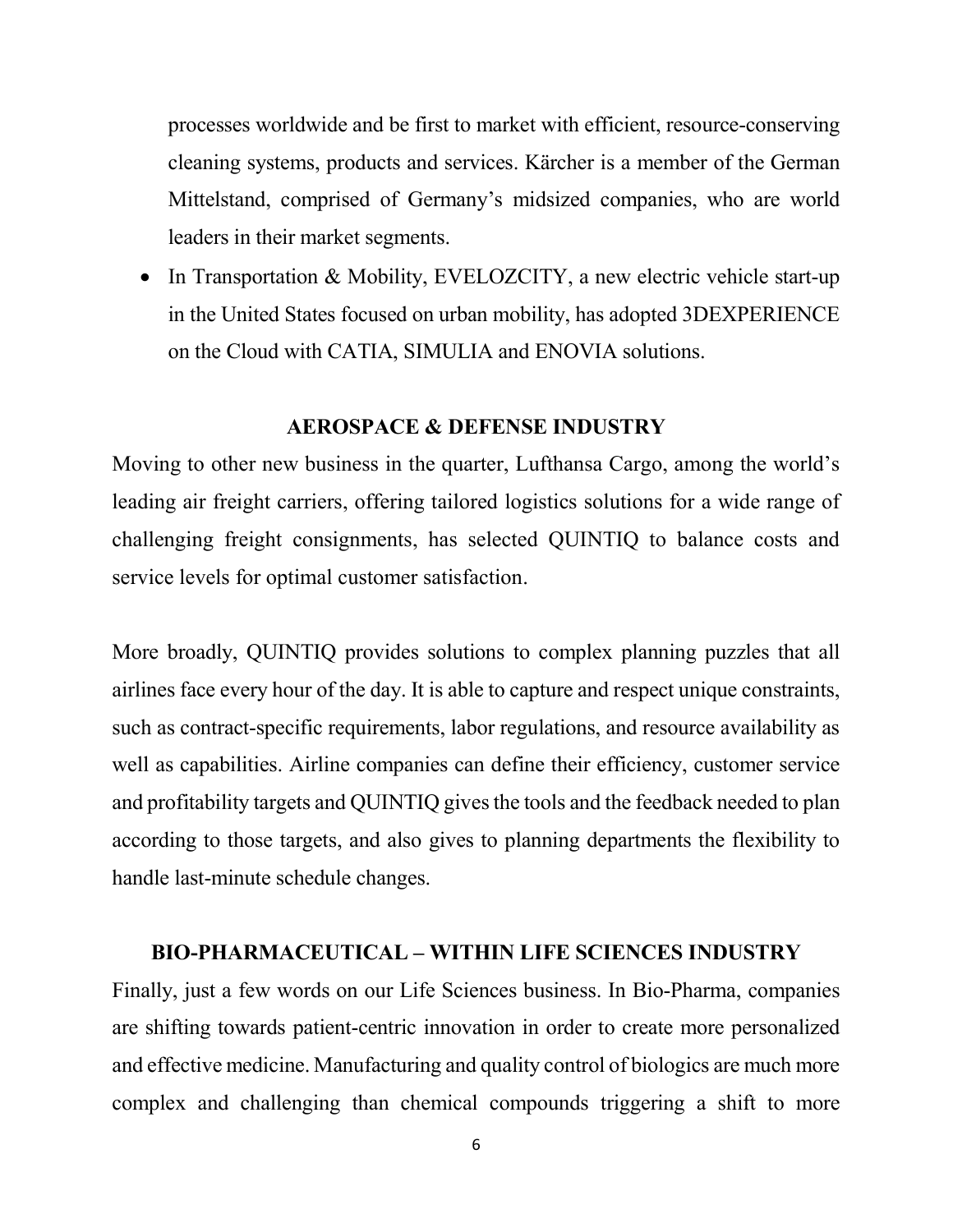predictive and adaptive manufacturing processes. In this regard, Gilead Sciences has selected our BIOVIA brand and our 'Made to Cure' industry solution for continued process verification to produce "as designed" and "as registered" every time.

Let me now turn the call to Pascal.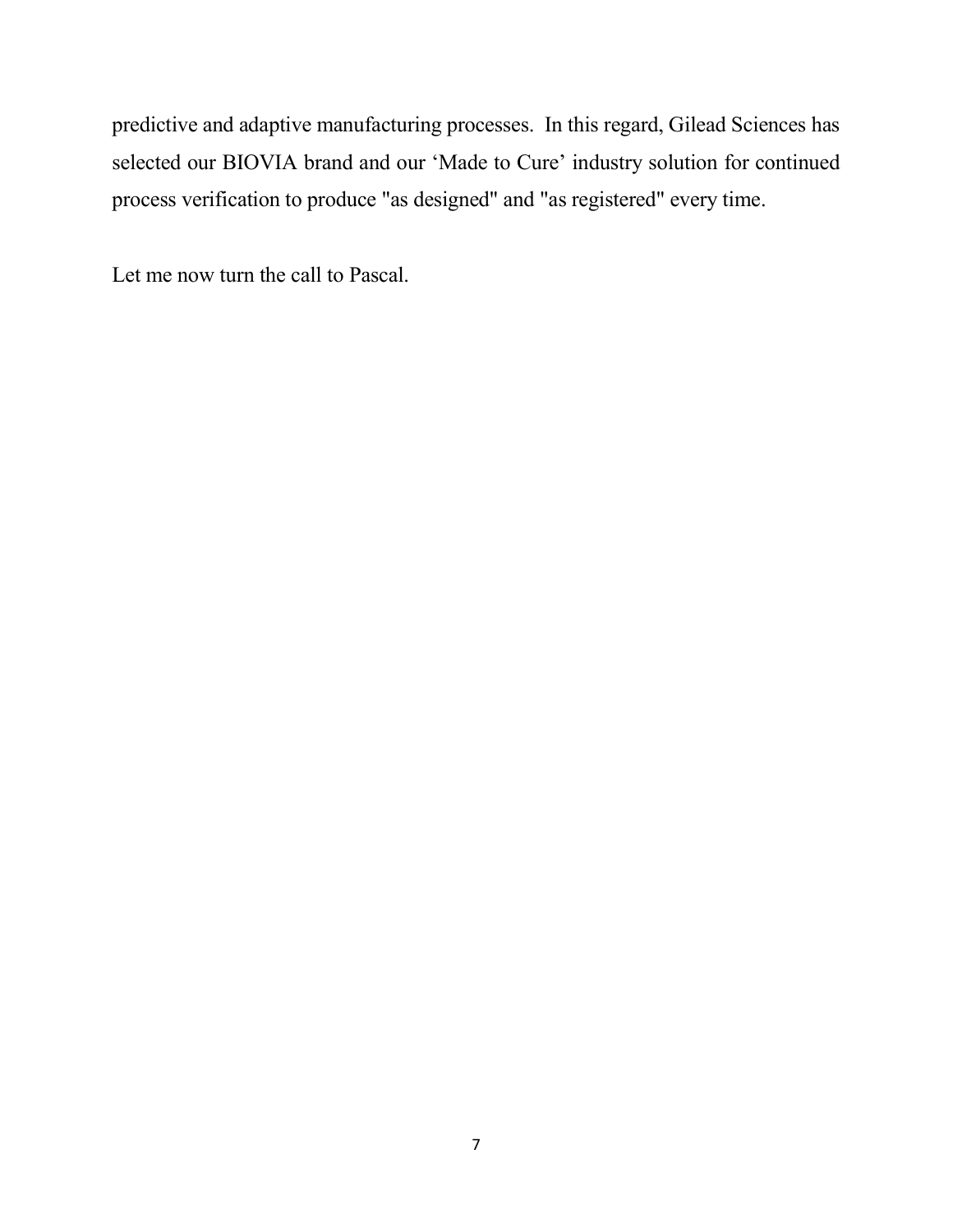# Pascal Daloz Executive Vice President, CFO and Corporate Strategy Office

Good morning and good afternoon, thank you for joining us. In my presentation today I will cover our first quarter business review, financial highlights and finish with our financial objectives. We apologize for the technical problems last quarter which inadvertently cut short the Q&A portion of the call. Let's begin.

## FIRST QUARTER BUSINESS REVIEW FINANCIAL SNAPSHOT

We expected a strong start to the year, continuing the strength we saw in the fourth quarter and that was the case.

- Total revenue increased 9%, near the high end of our 7 to 10% constant currency guidance range. Revenue, as reported, was  $\epsilon$ 771.2 million, versus our guidance range of 750-770 million euros, so our currency assumptions were well in line with actuals.
- The operating margin expanded net 80 basis points to 27%, at the high end of our 26 to 27% range. We improved our operating margin 240 basis points, which enabled us to absorb 110 basis points of currency headwinds as well as offset 50 basis points dilution from acquisitions.
- EPS, thanks to the combination of revenue, operating margin expansion and the lower tax rate, grew 11% as reported and 26% at constant currency. EPS was 59 cents, compared to our range of 54 to 57 cents, so well in line with our EPS objective.

Now let's look in more detail beginning with our software revenue performance by region.

### SOFTWARE REVENUE BY REGION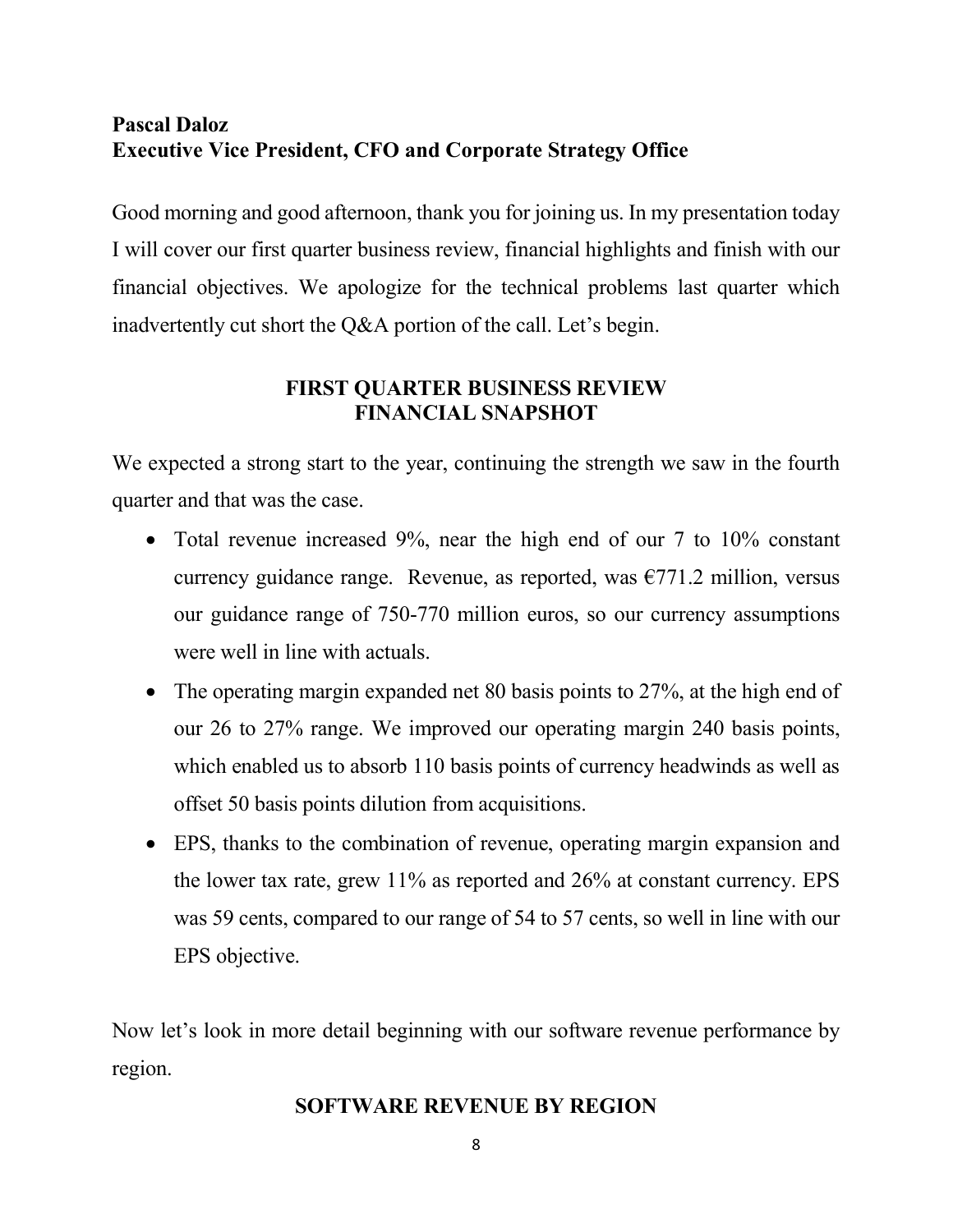In the Americas, software revenue increased 11%, led by North America with strong performances for SOLIDWORKS, SIMULIA, DELMIA and BIOVIA.

In Europe, software revenue was higher by 6%, on a strong comparison base and was led by France and Southern Europe.

The most dynamic region during the quarter was Asia, up 16%, where we enjoyed broad-based growth across Japan, China, Korea and India and across our three sales channels. All of our major brands, CATIA, SOLIDWORKS, ENOVIA and SIMULIA, delivered strong software revenue growth.

### INDUSTRIES PERFORMANCE

The broad-based growth during the quarter also benefited from good breadth from an industry perspective. We had six industries with double-digit software revenue growth including Transportation & Mobility, Industrial Equipment and Aerospace & Defense within our Core industries; and within Diversification, a very good performance from Natural Resources, Consumer Goods & Retail and Architecture, Engineering & Construction.

#### SOFTWARE REVENUE BY BRAND

Moving to our brands, CATIA licenses revenue were up double-digits led by Asia on strong growth in both our direct and indirect sales channels, and in the Americas with a good progression in indirect sales. 3DEXPERIENCE transactions represented more than half of CATIA's top 20 global wins in the quarter, coming from Aerospace  $\&$ Defense, Transportation & Mobility, Marine & Offshore and Industrial Equipment.

We estimate that CATIA is involved in 80 electrical vehicle programs, including the recent win with EVELOZCITY, and becomes a reference in this domain.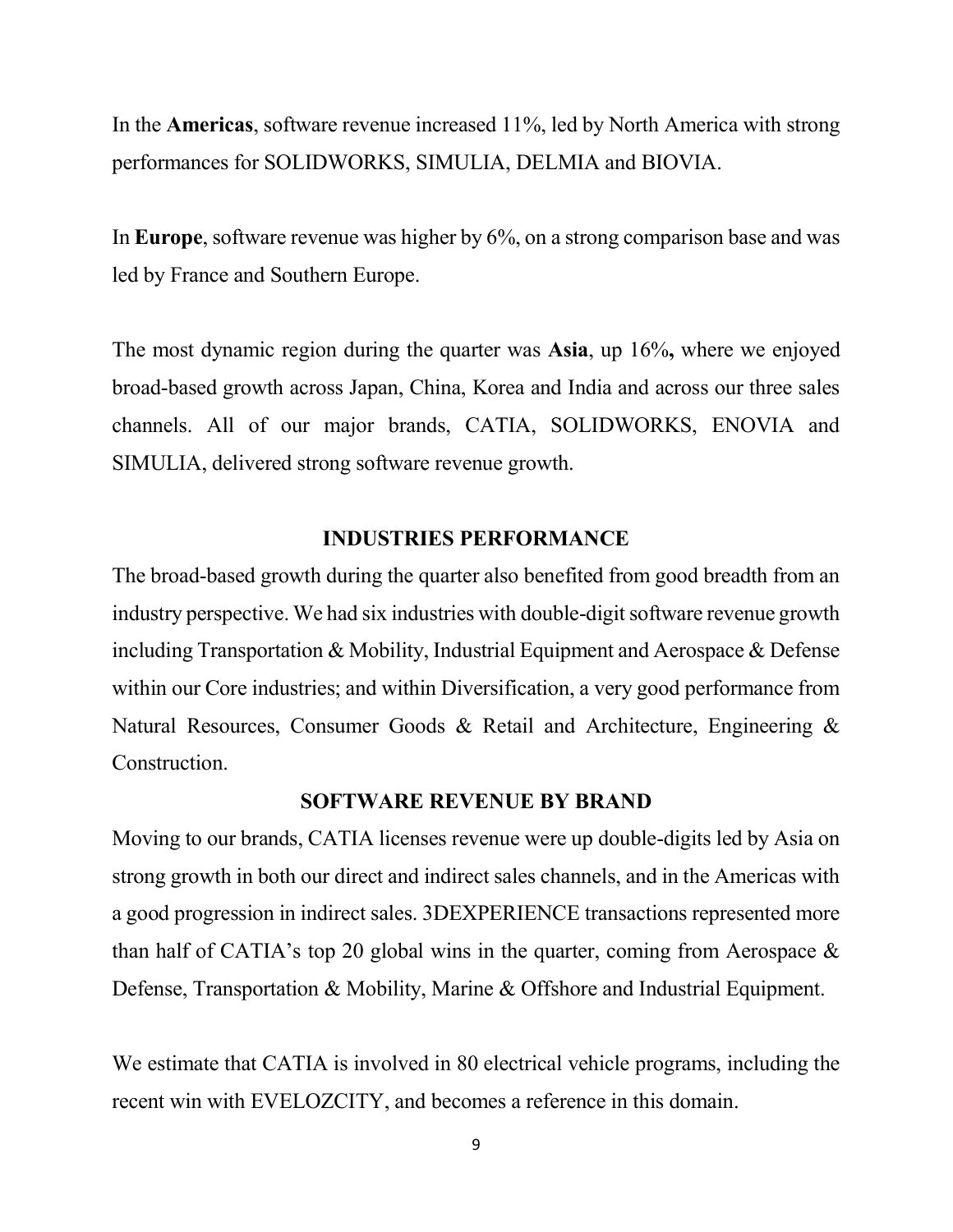ENOVIA's software revenue increased 11%, driven by large deals and on a regional basis, was led by Asia and Europe. 3DEXPERIENCE represented over 75% of license software for ENOVIA.

SOLIDWORKS also had double-digit licenses revenue growth on strong performances in Asia and the Americas.

Other Software grew 14%. In addition to SIMULIA, we had a good performance in manufacturing with DELMIA and in mining with GEOVIA.

### SIMULATION: OUR SIMULIA BRAND IN FOCUS

Today, let me focus on our SIMULIA brand and share some further details with you. Over the last two years we have significantly enhanced our multi-physics simulation capabilities. We now cover more than 70% of the core physics market with leading technology in structural, electromagnetic, in particular high frequency which is so critical to enable Internet of Things or Smart products, Smart mobility and Smart industry, and in advanced fluids simulation with next-generation Lattice-Boltzmann technology with the EXA acquisition completed in November of 2017 and our earlier fluids acquisition.

In turn, we have strengthened our market leadership position and we believe that among PLM players we are on a pro forma basis in the number two position from a software revenue perspective.

Based upon first quarter results, our SIMULIA brand represents more than 15% of our total software revenue. Its total growth benefited from the addition of EXA, which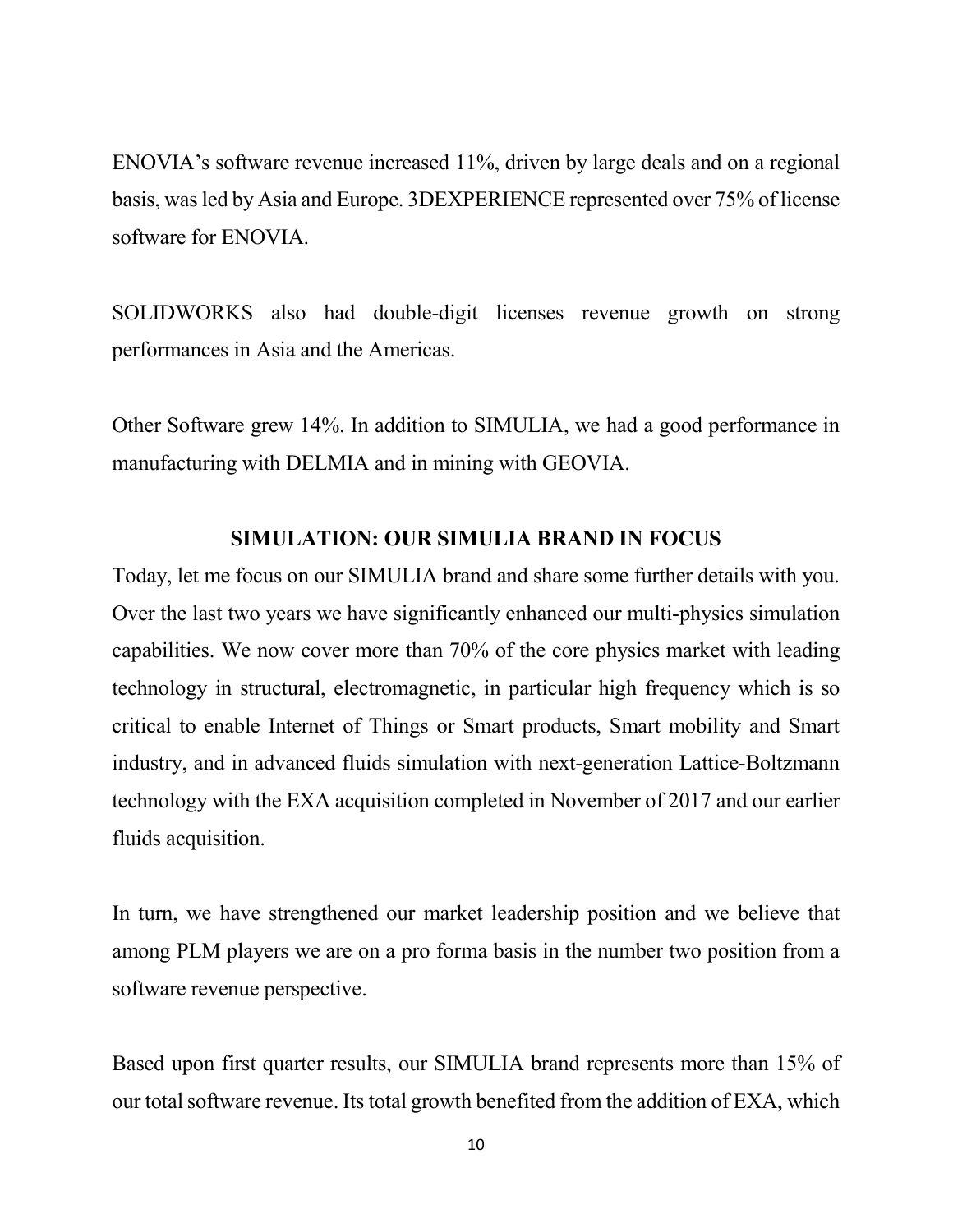by the way, had a very good start. On an organic basis, SIMULIA's software revenue increased 9%, driven by Transportation & Mobility with OEMS, in High Tech with leading consumer electronics and semiconductor companies, and in Medical Devices within the Life Sciences industry.

### FINANCIAL HIGHLIGHTS SOFTWARE REVENUE

Moving to our key financial figures, software revenue increased 10% in total. On an organic basis, software revenue grew 8%, a very solid level of growth. Looking at the details, demonstrates the improving breadth of our performance.

- We had a solid growth across all three sales channels and 9 of our 12 geos.
- Our major industries and a number of diversification verticals also grew software double digits.
- Across all major brands we had a very good licenses dynamic.
- And, as we anticipated last quarter, we saw increasing growth from 3DEXPERIENCE. The first quarter also reflected continuing strength for SOLIDWORKS, which would expect to continue but at a more moderate level given the strong year-over-year comparisons in the next coming quarters.

We saw a good performance coming from Licenses and Other software revenue which increased 14% - this is also the organic growth figure, and from Recurring software revenue, which increased 9% in total and 6% on an organic basis. Our Support revenue (formerly called maintenance) continued to demonstrate excellent renewal rates in all three regions. EXA's software is only sold on a Subscription basis and will enhance our subscription revenue dynamic.

### SERVICES REVENUE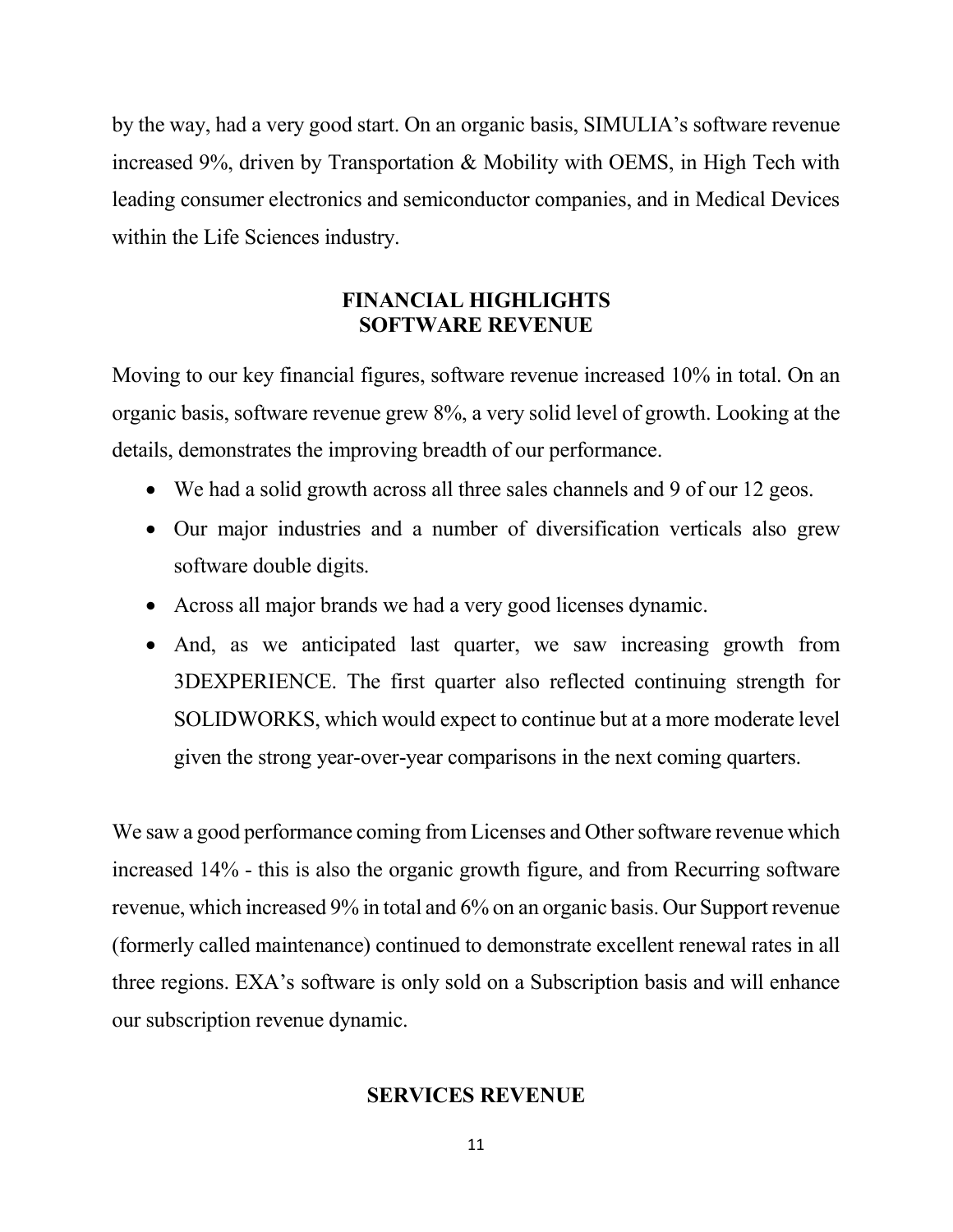Moving to services, we indicated in February that 2018 would be a start-off point for growth over the next several years given the large increase in committed services engagements that we have. In the first quarter we had strong growth in 3DEXPERIENCE related services. Overall services revenue was flat on mixed performances by several brands, so services came in about €6 million below our target.

### OPERATING MARGIN EVOLUTION

Our first quarter operating margin of 27% came in at the high end of our objective range and increased 80 basis points compared to the year-ago first quarter. As mentioned earlier, we had an underlying improvement of 240 basis points in the operating margin, absorbed currency headwinds of 110 basis points, and offset acquisition dilution of about 50 basis points.

#### EARNINGS PER SHARE

Earnings per share was also well aligned with our objectives. EPS increased 11% with currency headwinds hiding our true progression. In constant currencies EPS increased 26%, benefiting from our revenue growth, operating margin performance and lower effective tax rate.

#### CASH FLOW & BALANCE SHEET

Our cash flow from operations was up 17% in the first quarter to 407 million euros, reflecting our net results and improvement in working capital.

Excluding currency effects, unearned revenue under IAS 18 increased 9% in total and 6% on an organic basis, well aligned with recurring revenue growth figures on the same basis.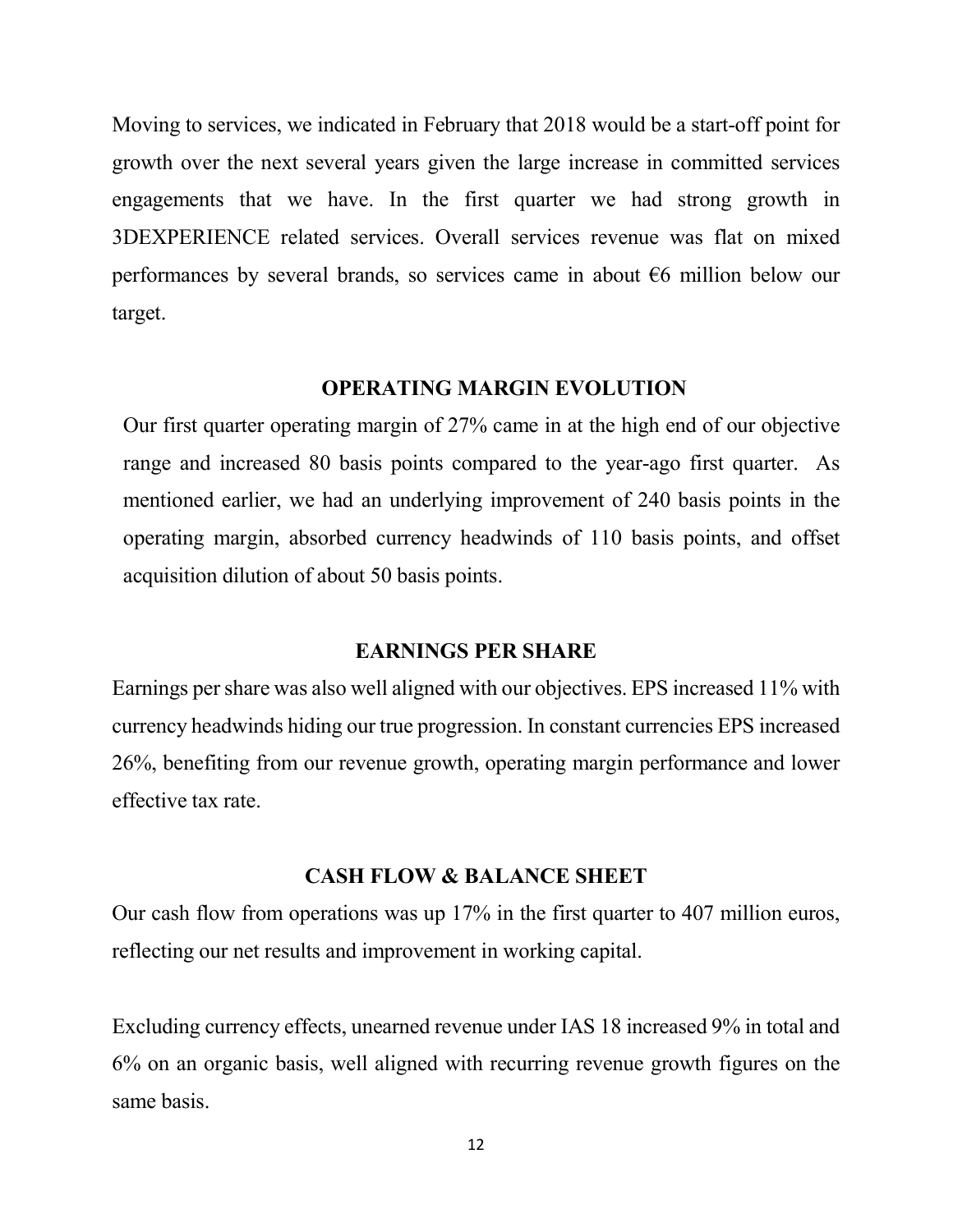In the Appendix to the earnings press release we discuss the impact that IFRS 15 has on unearned revenue and therefore the figures are not comparable at March  $31<sup>st</sup>$  under IFRS 15 and IAS 18. This is due to the fact that the March 31, 2018 balance sheet line item unearned revenue has been reduced by  $E158$  million under IFRS 15, reflecting mainly (i) the one-time permanent difference of  $E110$  million and (ii) the higher amount of recurring revenue recognized in the first quarter under IFRS 15 compared to IAS 18 in the amount of  $\epsilon$ 49.4 million.

### FINANCIAL OBJECTIVES UNDER IAS 18

We are reconfirming our Full Year 2018 Non-IFRS financial objectives for revenue, operating margin and earnings per share as well as our principal currency exchange rate assumptions.

Underlying our objectives, let me provide key details:

- We are reconfirming our target for licenses revenue growth of 8 to 10% in constant currencies for 2018, to reflect improving breadth, with an increased contribution from 3DEXPERIENCE and good growth for SOLIDWORKS but moderating from the 2017 pace.
- We expect recurring revenue up 7 to 8% in constant currencies, coming from solid growth in both Subscription and Support revenues.
- For services we are confirming that it will be back to growth in 2018, up about 9%. With software performing better than services in the first quarter, we did moderate the growth rate for services from the 12% growth initially.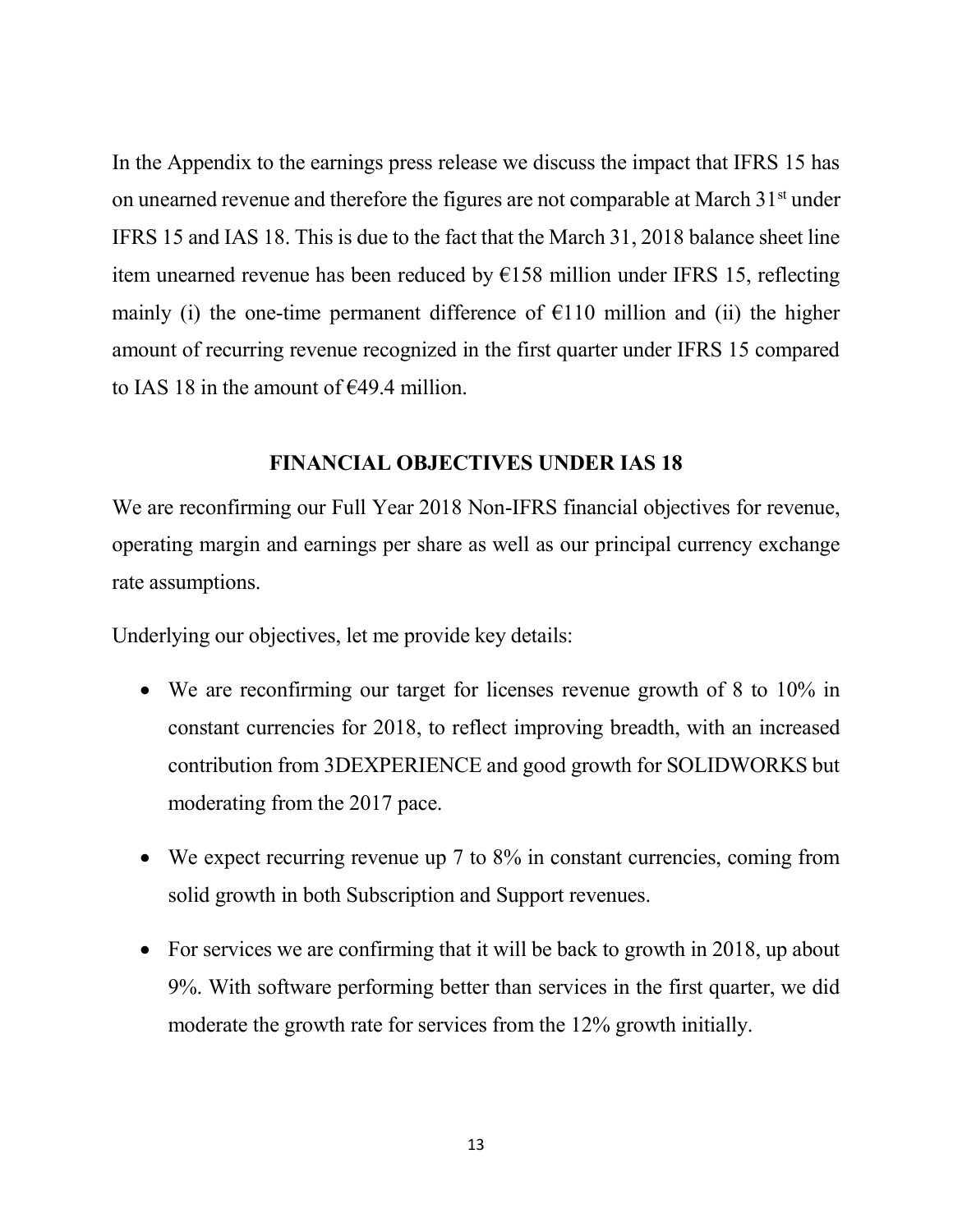We are confirming an effective tax rate of about 29.7% for 2018 compared to the 33.2% in 2017.

These assumptions aggregate to total revenue growth of 8% to 9% in constant currencies, an operating margin of 31 to 31.5%, which embeds acquisition dilution of about 60 basis points and negative currency impacts estimated at 40 basis points; and EPS of 2.83 to 2.88 euros, representing growth of 6% to 8%, or 11% to 13% at constant currency.

Turning to the second quarter, let me begin with some key details supporting our financial objectives. First, with respect to licenses revenue, we are targeting a growth rate of between 6% and 10% in constant currencies, which would bring our First Half licenses revenue growth rate to between 9% and 12% at constant currency. Second, a good level of recurring software revenue growth, up between 8% and 9%, and third, services growth of about 9 to 14%. Combined altogether, we are targeting total revenue growth of 8 to 10% and earnings per share of about 65 to 68 cents, representing a reported growth rate range of 5 to 10% on heavy currency headwinds – the EPS growth rate at constant currency would be about 16 to 22%.

Let me turn the call back to Bernard.